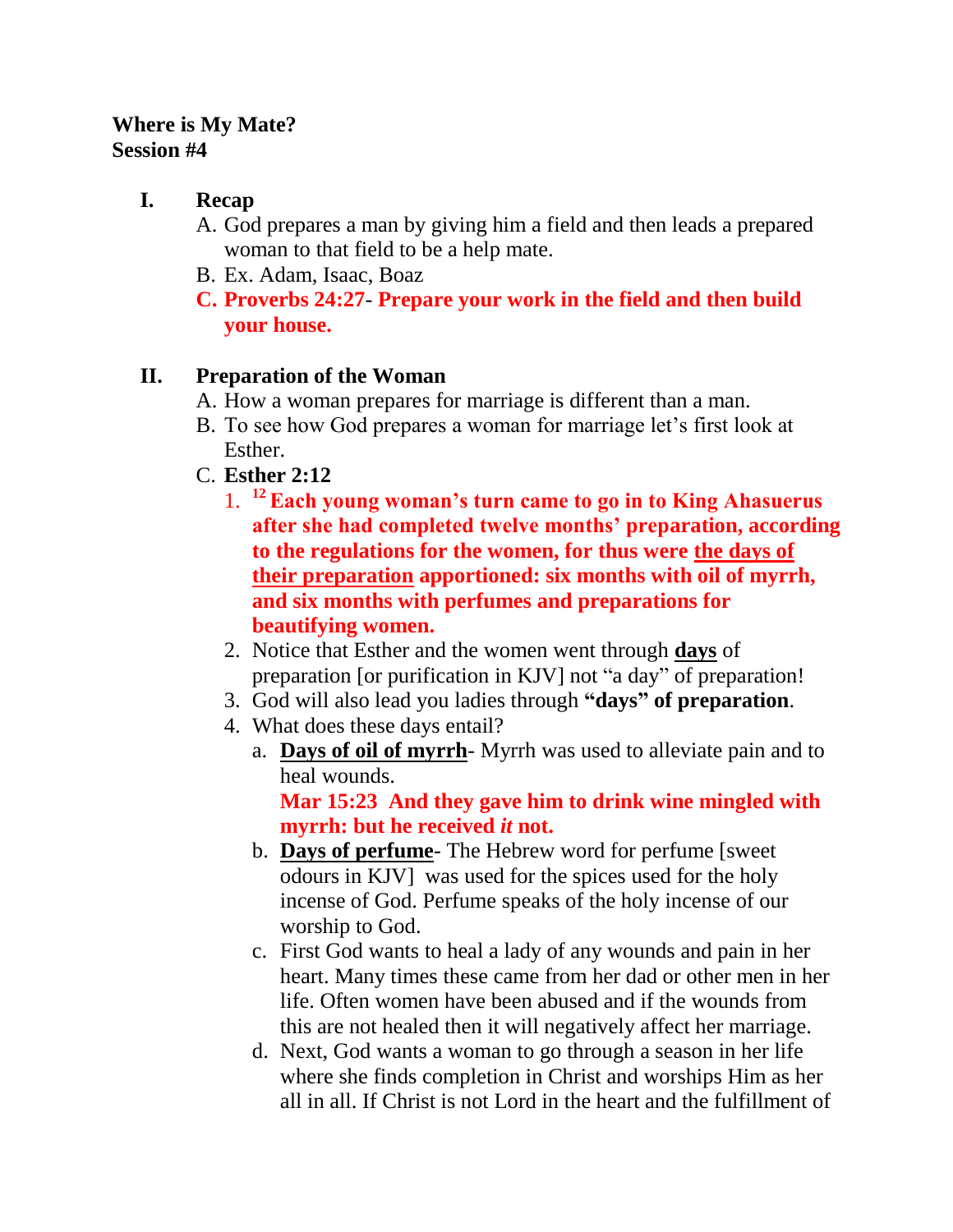a woman's heart she will create an idol relationship with a man. She will live to take from him and not live to give to him.

- e. A woman needs to understand and receive God's love for her. If not there are big problems for the marriage! **Prov. 30:23- An unloved** *and* **repugnant woman when she is married, and a maidservant when she supplants her mistress.**
- f. What makes a woman beautiful is one that knows she is loved unconditionally and passionately. The lifestyle of worship of God will make a woman beautiful!
- D. **Rebecca- Gen 24:10 And the servant took ten camels of the camels of his master, and departed; for all the goods of his master**  *were* **in his hand: and he arose, and went to Mesopotamia, unto the city of Nahor.**

**Gen 24:11 And he made his camels to kneel down without the city by a well of water at the time of the evening,** *even* **the time that women go out to draw** *water.*

**Gen 24:12 And he said, O LORD God of my master Abraham, I pray thee, send me good speed this day, and shew kindness unto my master Abraham.** 

**Gen 24:13 Behold, I stand** *here* **by the well of water; and the daughters of the men of the city come out to draw water: Gen 24:14 And let it come to pass, that the damsel to whom I shall say, Let down thy pitcher, I pray thee, that I may drink; and she shall say, Drink, and I will give thy camels drink also:** *let the same be* **she** *that* **thou hast appointed for thy servant Isaac; and thereby shall I know that thou hast shewed kindness unto my master.** 

**Gen 24:15 And it came to pass, before he had done speaking, that, behold, Rebekah came out, who was born to Bethuel, son of Milcah, the wife of Nahor, Abraham's brother, with her pitcher upon her shoulder.** 

**Gen 24:16 And the damsel** *was* **very fair to look upon, a virgin, neither had any man known her: and she went down to the well, and filled her pitcher, and came up.** 

**Gen 24:17 And the servant ran to meet her, and said, Let me, I pray thee, drink a little water of thy pitcher.** 

**Gen 24:18 And she said, Drink, my lord: and she hasted, and let down her pitcher upon her hand, and gave him drink.** 

**Gen 24:19 And when she had done giving him drink, she said, I will draw** *water* **for thy camels also, until they have done drinking.**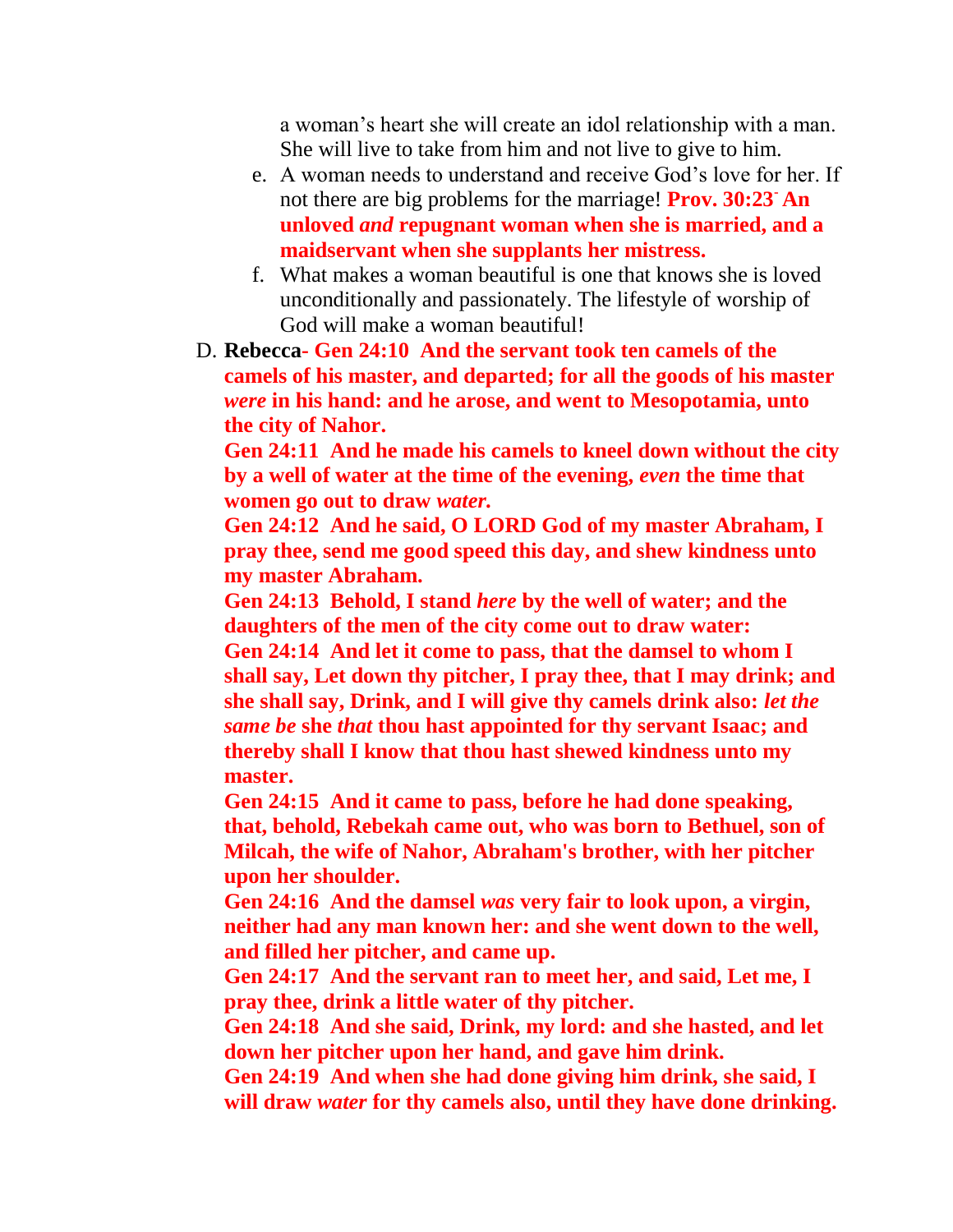#### **Gen 24:20 And she hasted, and emptied her pitcher into the trough, and ran again unto the well to draw** *water,* **and drew for all his camels.**

**Gen 24:21 And the man wondering at her held his peace, to wit whether the LORD had made his journey prosperous or not.** 

- 1. The servant did not just take any woman, or the prettiest one, or just any girl that wanted to hop onto his camel. No, he had a test for the wife of Isaac. Many singles have only two tests for a potential mate. It is the breathing test and if they are willing to marry you. Rebecca was given and passed the **servanthood test**. The servant prayed the girl who would be the one to marry Isaac would offer to give him water **and water his camels.** This would be the one!
- 2. I looked up how many gallons a camel drinks at one sitting. It is about 52 gallons. Now, it says she watered the camels plural. So if there were two camels, that was 104 gallons of water. They did not have a faucet over a trough in those days. She had to go to the well and draw up all this water with a bucket to water the camels. She must have been heavily sweating with her hair stuck to her face when she was done. The servant watched and smiled as she served him and the camels. The Holy Spirit gives ladies the same test. God wants ladies to pass the servanthood test because taking care of a husband and kids is like watering a bunch of camels! To be a godly wife and mother you must develop a servant's heart!
- 3. If Rebecca had not served and watered the camels she would have missed out. One of the camels she watered took her to her destiny. She rode upon her servanthood to her husband!
- E. **The Leading Test**

**Gen 24:55 And her brother and her mother said, Let the damsel abide with us** *a few* **days, at the least ten; after that she shall go. Gen 24:56 And he said unto them, Hinder me not, seeing the LORD hath prospered my way; send me away that I may go to my master.** 

**Gen 24:57 And they said, We will call the damsel, and enquire at her mouth.** 

**Gen 24:58 And they called Rebekah, and said unto her, Wilt thou go with this man? And she said, I will go.** 

1. Rebecca was willing to be led. She believed the report of the servant and was willing to follow him wherever he took her.